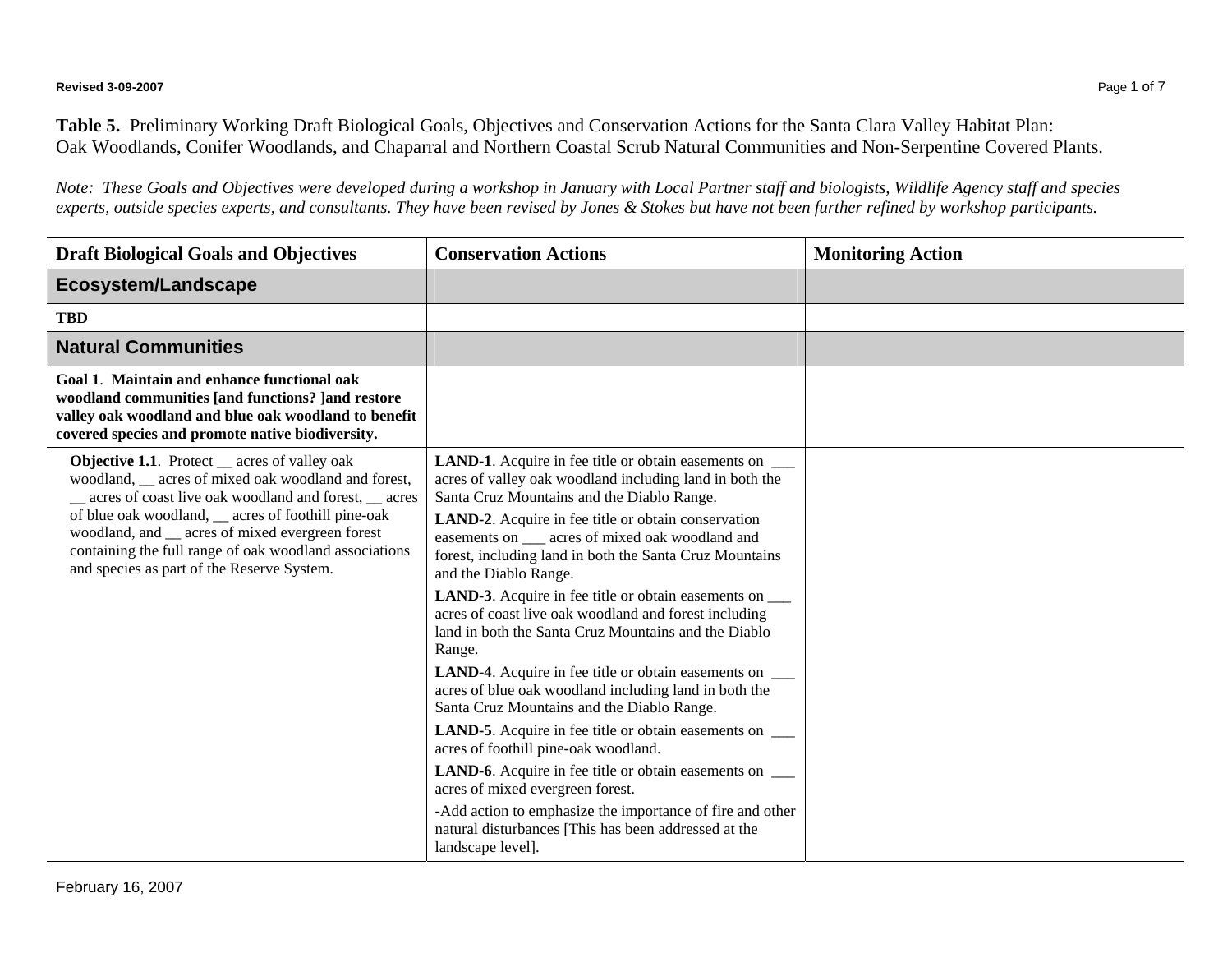## **Table 5.** Continued Page 2 of 7 **Revised 3-09-2007**

| <b>Draft Biological Goals and Objectives</b>                                                                                                                                                                                | <b>Conservation Actions</b>                                                                                                                                                                                                                | <b>Monitoring Action</b> |
|-----------------------------------------------------------------------------------------------------------------------------------------------------------------------------------------------------------------------------|--------------------------------------------------------------------------------------------------------------------------------------------------------------------------------------------------------------------------------------------|--------------------------|
| Objective 1.2. Enhance oak woodland land cover<br>types by promoting regeneration and recruitment of<br>coarse woody debris to sustain the natural processes<br>and native species diversity found in these<br>communities. | OAK-1. Eradicate if feasible, or reduce nonnative pigs<br>through fencing, trapping, or other control methods.                                                                                                                             |                          |
|                                                                                                                                                                                                                             | <b>OAK-2.</b> Conduct prescribed burns in low-density oak<br>woodlands to enhance the community and to reduce non-<br>native invasive grass cover beneath oaks and encourage<br>growth of a native understory and oak seedlings.           |                          |
|                                                                                                                                                                                                                             | <b>RESEARCH-1.</b> Experimentally manage oak woodlands<br>to reduce seedling mortality, increase seedling and<br>sapling survival and determine factors relevant to<br>regeneration, including browsing by mammals, birds, and<br>insects. |                          |
|                                                                                                                                                                                                                             | <b>GRASS-1.</b> Continue or introduce livestock grazing in a<br>variety of grazing regimes to reduce the cover, biomass,<br>and diversity of exotic grasses and herbs.                                                                     |                          |
|                                                                                                                                                                                                                             | GRASS-4. Selectively apply herbicides or other<br>treatments (e.g., hand or mechanical removal) to eradicate<br>or control invasive plants.                                                                                                |                          |
| <b>Objective 1.3.</b> Restore ___ acres of valley oak<br>woodland in the Reserve System.                                                                                                                                    | <b>OAK-3.</b> Restore __ acres of valley oak woodland within<br>the Reserve System in [add general locations when<br>conservation strategy is developed].                                                                                  |                          |
|                                                                                                                                                                                                                             | <b>OAK-4.</b> Plant valley oaks in the Reserve System in areas<br>where they have been removed, where they are not<br>regenerating naturally, or where densities are low relative<br>to reference stands due to past land uses.            |                          |
|                                                                                                                                                                                                                             | See OAK-1 and OAK-2.                                                                                                                                                                                                                       |                          |
|                                                                                                                                                                                                                             | -Look to Guadalupe Oak Grove in City of San Jose to see<br>how successful their valley oak planting has been.                                                                                                                              |                          |
| <b>Objective 1.4.</b> Restore <u>example</u> acres of blue oak<br>woodland in the Reserve System.                                                                                                                           | <b>OAK-5.</b> Restore __ acres of valley oak woodland within<br>the Reserve System in [add general locations when<br>conservation strategy is developed].                                                                                  |                          |

**OAK-6.** Plant blue oaks in the Reserve System in areas where they have been removed, where they are not regenerating naturally, or where densities are low relative

to reference stands due to past land uses.

**See OAK-1** and **OAK-2.**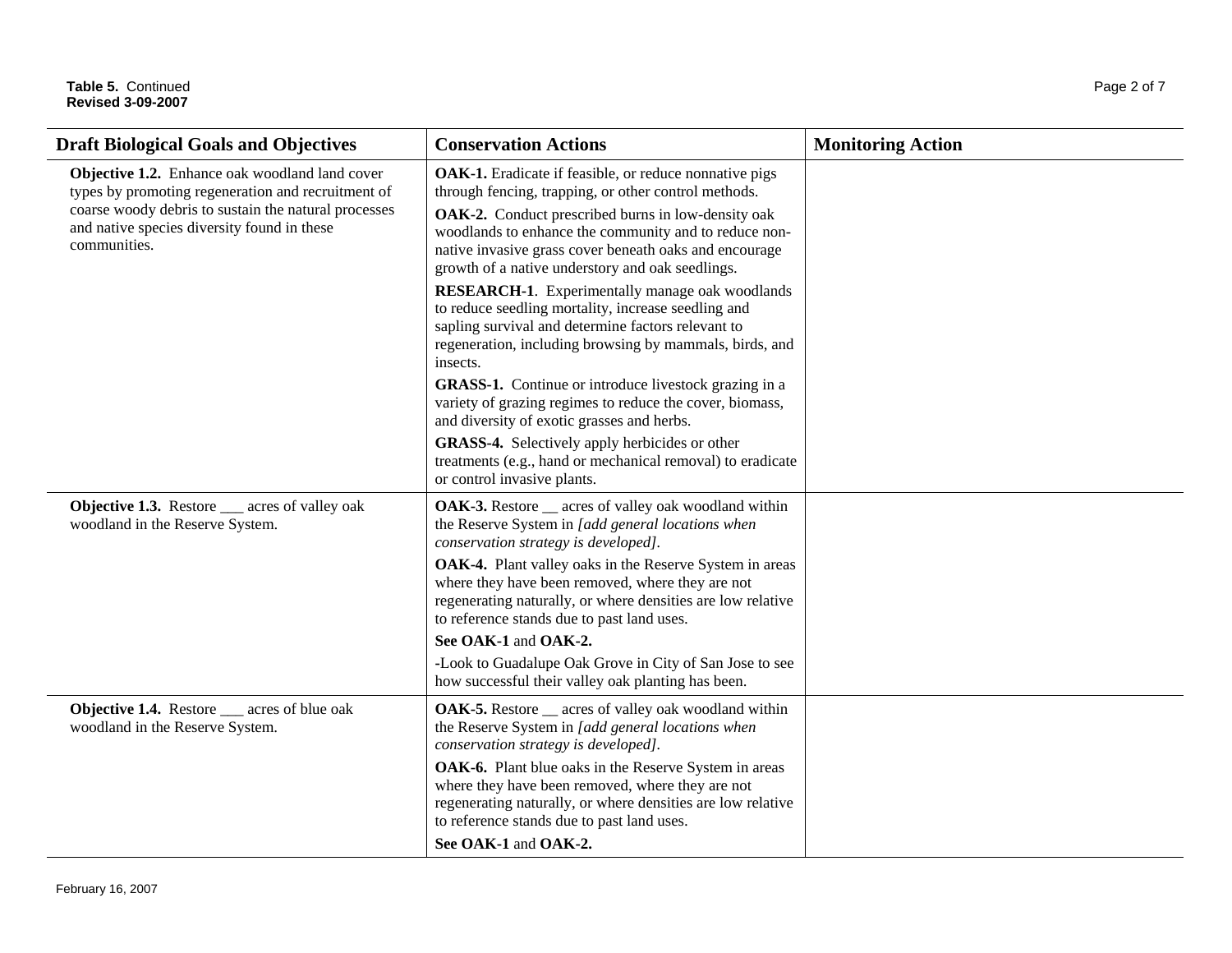| <b>Draft Biological Goals and Objectives</b>                                                                                                                                                                                                                     | <b>Conservation Actions</b>                                                                                                                                                                                                                                                                                                                                                                                                                                                                                                                                                                                                                                                                                                                                                                                                                                                                                                | <b>Monitoring Action</b> |
|------------------------------------------------------------------------------------------------------------------------------------------------------------------------------------------------------------------------------------------------------------------|----------------------------------------------------------------------------------------------------------------------------------------------------------------------------------------------------------------------------------------------------------------------------------------------------------------------------------------------------------------------------------------------------------------------------------------------------------------------------------------------------------------------------------------------------------------------------------------------------------------------------------------------------------------------------------------------------------------------------------------------------------------------------------------------------------------------------------------------------------------------------------------------------------------------------|--------------------------|
| Goal 2. Maintain and enhance functional conifer<br>woodland communities to benefit covered species and<br>promote native biodiversity.                                                                                                                           |                                                                                                                                                                                                                                                                                                                                                                                                                                                                                                                                                                                                                                                                                                                                                                                                                                                                                                                            |                          |
| <b>Objective 2.1.</b> Protect _ acres of redwood forest, _<br>acres of ponderosa pine woodland, and __ acres of<br>knobcone pine woodland containing the full range of<br>conifer woodland and forest associations and species as<br>part of the Reserve System. | <b>LAND-7.</b> Acquire in fee title or obtain easements on ____<br>acres of redwood forest.<br><b>LAND-8.</b> Acquire in fee title or obtain easements on ______<br>acres of ponderosa pine woodland.<br>acres of knobcone pine woodland<br>[Note: These conservation actions will be made more<br>specific to each land cover type as they are developed.]                                                                                                                                                                                                                                                                                                                                                                                                                                                                                                                                                                |                          |
| Objective 2.2. Enhance conifer woodland<br>communities by promoting ecologically appropriate<br>structure, density and species composition to preserve<br>and sustain the natural processes and native species<br>diversity found in these communities.          | <b>RESEARCH-2.</b> Experimentally ma $\frac{    }{    }$ redwood forest,<br>ponderosa pine woodland, and knobcone pine woodland<br>to determine factors relevant to regeneration and<br>maintenance; possibly including prescribed burning,<br>selective thinning, and other management actions to meet<br>this objective.<br><b>CONIFER-1.</b> If feasible and desirable, conduct<br>prescribed burns in redwood forest, ponderosa pine<br>woodland, and knobcone pine woodland to maintain and<br>where possible enhance native species diversity in the<br>mid-canopy and understory.<br><b>CONIFER-2.</b> If appropriate, mechanically thin the<br>understory of redwood forest, ponderosa pine woodland,<br>and knobcone pine woodland in target areas to promote a<br>healthy understory/canopy.<br>-Need to clarify this is not large-scale logging and<br>whether this action would require a Timber Harvest Plan. |                          |
| Goal 3. Maintain and enhance chaparral and<br>northern coastal scrub natural communities to benefit<br>covered species and promote native biodiversity.                                                                                                          |                                                                                                                                                                                                                                                                                                                                                                                                                                                                                                                                                                                                                                                                                                                                                                                                                                                                                                                            |                          |
| <b>Objective 3.1.</b> Protect __ acres of chaparral and<br>northern coastal scrub containing the full range of<br>chaparral and northern coastal scrub associations and                                                                                          | LAND-10. Acquire in fee title or obtain easements on<br>acres of northern mixed chaparral/chamise chaparral.<br><b>LAND-11.</b> Acquire in fee title or obtain easements on                                                                                                                                                                                                                                                                                                                                                                                                                                                                                                                                                                                                                                                                                                                                                |                          |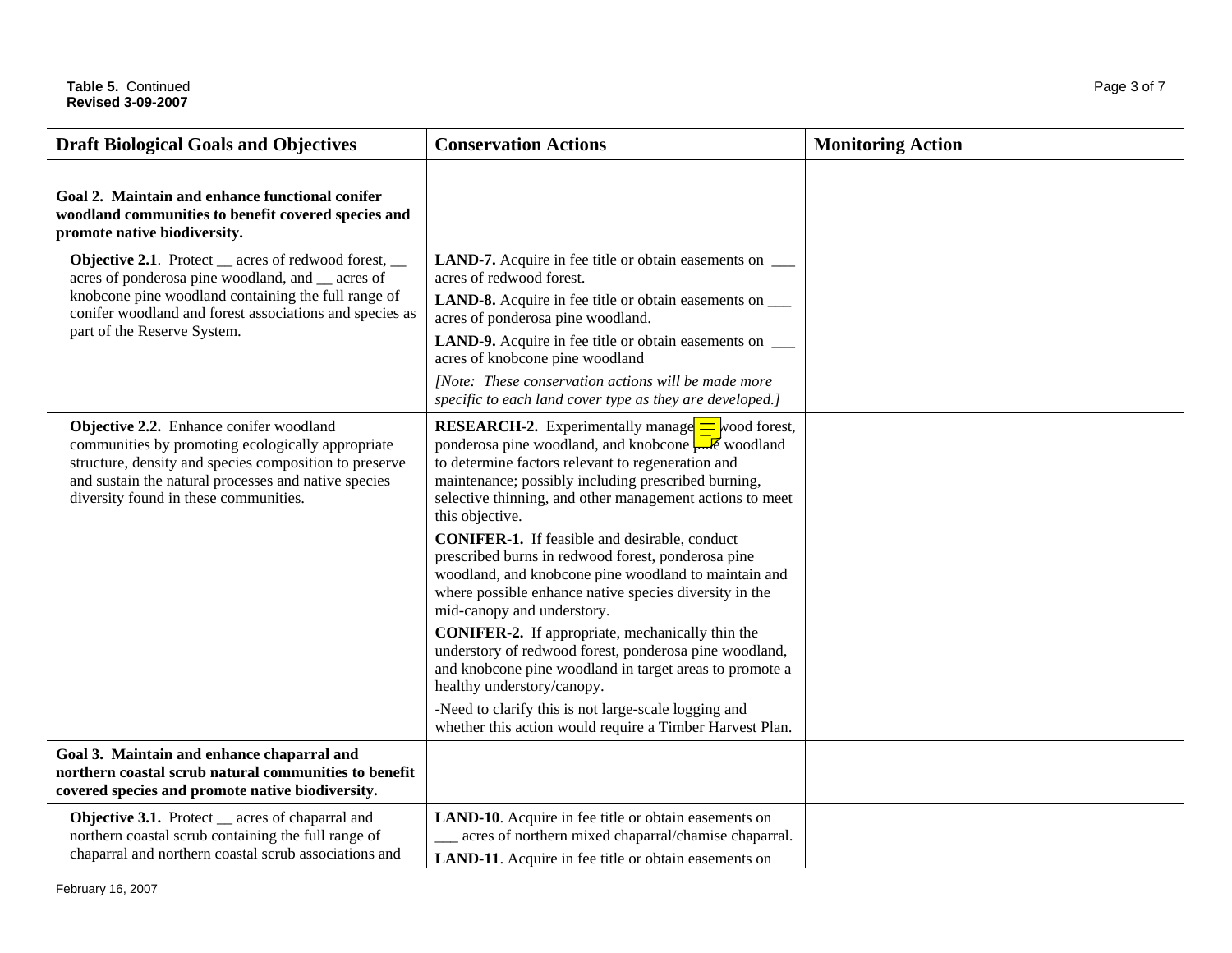| <b>Draft Biological Goals and Objectives</b>                                                                                                                                                                                                                                | <b>Conservation Actions</b>                                                                                                                                                                                                                                                                                                                                                                                                                                                                                                                                                                                                                                                                                                                                                                                                                                                                                                                                                                              | <b>Monitoring Action</b> |
|-----------------------------------------------------------------------------------------------------------------------------------------------------------------------------------------------------------------------------------------------------------------------------|----------------------------------------------------------------------------------------------------------------------------------------------------------------------------------------------------------------------------------------------------------------------------------------------------------------------------------------------------------------------------------------------------------------------------------------------------------------------------------------------------------------------------------------------------------------------------------------------------------------------------------------------------------------------------------------------------------------------------------------------------------------------------------------------------------------------------------------------------------------------------------------------------------------------------------------------------------------------------------------------------------|--------------------------|
| species as part of the Reserve System.                                                                                                                                                                                                                                      | acres of mixed serpentine chaparral.                                                                                                                                                                                                                                                                                                                                                                                                                                                                                                                                                                                                                                                                                                                                                                                                                                                                                                                                                                     |                          |
|                                                                                                                                                                                                                                                                             | LAND-12. Acquire in fee title or obtain easements on<br>__ acres of northern coastal scrub/Diablan sage scrub.<br>LAND-13. Acquire in fee title or obtain easements on<br>__ acres of coyote brush scrub.<br>[Note: These conservation actions will be made more<br>specific to each land cover type as they are developed.]                                                                                                                                                                                                                                                                                                                                                                                                                                                                                                                                                                                                                                                                             |                          |
| Objective 3.2. Enhance chaparral and northern coastal<br>scrub land cover types by promoting regeneration and<br>succession to sustain the natural processes and native<br>species diversity found in these communities.                                                    | RESEARCH-3. Experimentally manage chaparral and<br>northern coastal scrub to determine factors relevant to the<br>health and regeneration of native chaparral/scrub species.<br>CHAP-1. If feasible and desirable, conduct prescribed<br>burns in chaparral and northern coastal scrub to maintain<br>canopy gaps and promote regeneration.<br><b>CHAP-2.</b> If appropriate, graze or mechanically thin<br>chaparral and northern coastal scrub to promote structural<br>diversity.<br>CHAP-3. Negotiate a let-burn policy in the study area<br>with local and state fire agencies that could include<br>paying ranchers for initial loss of livestock forage and<br>structures (e.g., fences, corrals) to allow fire frequency to<br>return to historic levels and eliminate or reduce need for<br>prescribed burns.<br><b>CHAP-4.</b> Identify areas in the Santa Cruz Mountains<br>where Douglas fir is encroaching on chaparral scrub land<br>cover and, if appropriate, work to reduce the spread. |                          |
| <b>Species</b>                                                                                                                                                                                                                                                              |                                                                                                                                                                                                                                                                                                                                                                                                                                                                                                                                                                                                                                                                                                                                                                                                                                                                                                                                                                                                          |                          |
| Goal 7. Protect and increase the size and number of<br>plant populations to maintain viability of big scale<br>balsamroot, chaparral harebell, San Francisco<br>collinsia, Loma Prieta hoita, robust monardella, rock<br>sanicle, Hall's bush mallow within the study area. |                                                                                                                                                                                                                                                                                                                                                                                                                                                                                                                                                                                                                                                                                                                                                                                                                                                                                                                                                                                                          |                          |
| <b>Objective 7.1</b> . Protect and enhance one new<br>population of big scale balsamroot outside of currently<br>protected lands in the study area.                                                                                                                         | LAND-14. Acquire in fee title or obtain easements on a<br>site that supports big scale balsamroot, including a<br>biologically appropriate buffer to protect it from                                                                                                                                                                                                                                                                                                                                                                                                                                                                                                                                                                                                                                                                                                                                                                                                                                     |                          |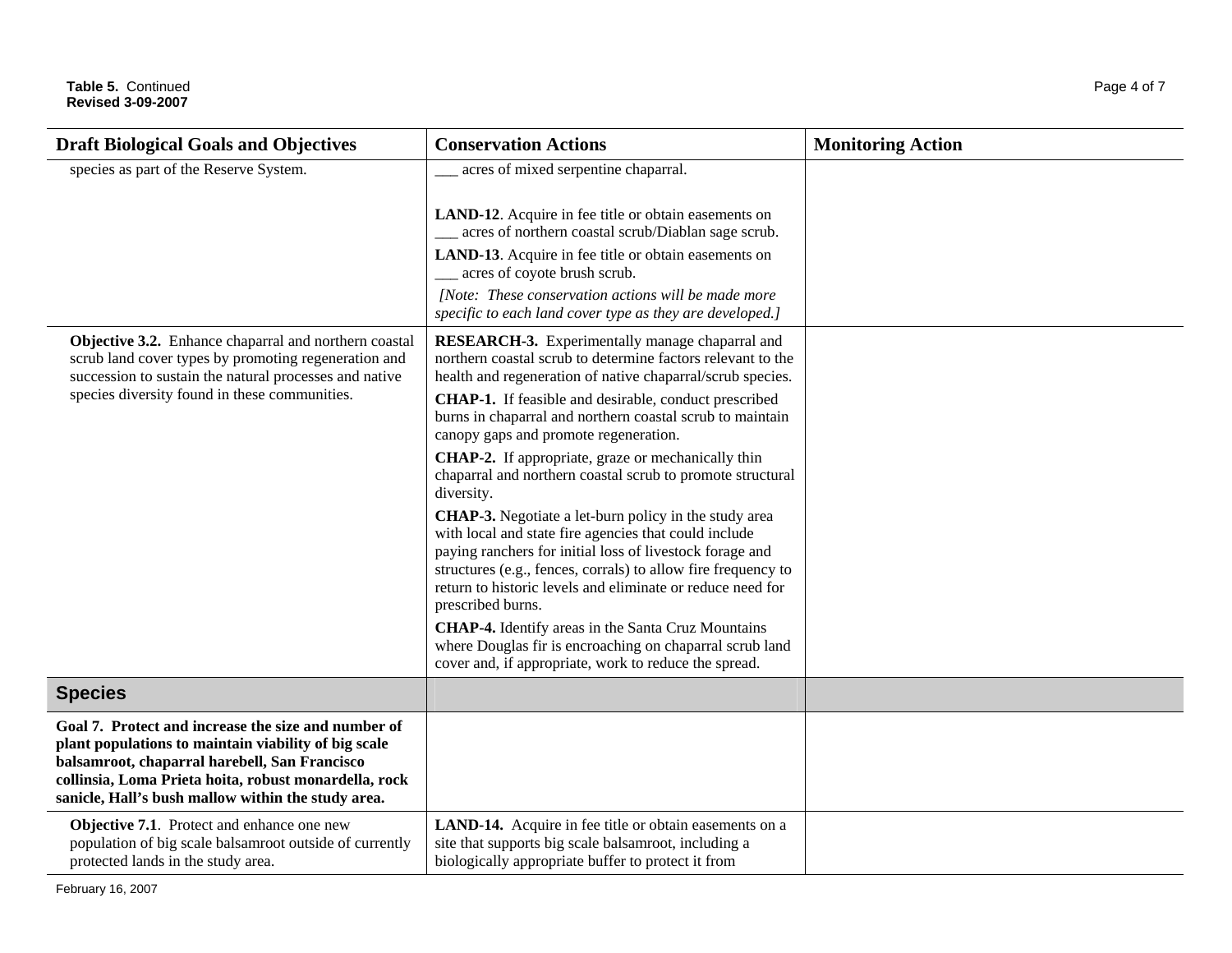| <b>Draft Biological Goals and Objectives</b>                                                                                                                                                                                                                                                                                                     | <b>Conservation Actions</b>                                                                                                                                                                                                                                                                    | <b>Monitoring Action</b> |
|--------------------------------------------------------------------------------------------------------------------------------------------------------------------------------------------------------------------------------------------------------------------------------------------------------------------------------------------------|------------------------------------------------------------------------------------------------------------------------------------------------------------------------------------------------------------------------------------------------------------------------------------------------|--------------------------|
|                                                                                                                                                                                                                                                                                                                                                  | incompatible land uses.                                                                                                                                                                                                                                                                        |                          |
|                                                                                                                                                                                                                                                                                                                                                  | <b>RESEARCH-4.</b> Experimentally manage this population<br>by establishing exclusionary fencing to protect the<br>population from trampling.                                                                                                                                                  |                          |
| <b>Objective 7.2.</b> If appropriate, establish _ new<br>populations of big scale balsamroot within the Reserve<br>System.                                                                                                                                                                                                                       | <b>RESEARCH-5.</b> Identify suitable locations in the<br>Reserve System for establishing new populations of<br>covered plant species. [These may be on the east side of<br>the Santa Clara Valley as the plant's distribution is<br>historically believed to be the eastern San Francisco Bay] |                          |
|                                                                                                                                                                                                                                                                                                                                                  | RESEARCH-6. Experimentally determine and<br>implement suitable propagation or planting techniques for<br>covered plants.                                                                                                                                                                       |                          |
| Objective 7.3. Protect and enhance ___ new<br>populations of chaparral harebell, should they be<br>discovered [Note: No extant occurrences known in the<br>study area. Only one record exists of a population in<br>the study area, near the Gilroy Hot Springs; it has not<br>been seen since 1895. Historic site being resurveyed in<br>2007.] | LAND-15. Acquire in fee title or obtain easements on a<br>site that supports chaparral harebell, including a<br>biologically appropriate buffer to protect it from<br>incompatible land uses.<br>See RESEARCH-4.                                                                               |                          |
| <b>Objective 7.4.</b> If appropriate, establish _ new<br>populations of chaparral harebell in the study area from<br>populations within Santa Clara County.                                                                                                                                                                                      | See RESEARCH-5. [These may be on the east side of<br>the Santa Clara Valley as the plant's distribution is<br>historically believed to be the eastern San Francisco Bay]<br>See RESEARCH-6.                                                                                                    |                          |
| Objective 7.5. Protect and enhance one population of<br>San Francisco collinsia that is within the study area.                                                                                                                                                                                                                                   | LAND-16. Acquire in fee title or obtain easements on a<br>site that supports San Francisco collinsia, including a<br>biologically appropriate buffer to protect it from<br>incompatible land uses.                                                                                             |                          |
| <b>Objective 7.6.</b> If appropriate, establish _ new<br>populations of San Francisco collinsia in the study area.                                                                                                                                                                                                                               | See RESEARCH-5.<br>See RESEARCH-6.                                                                                                                                                                                                                                                             |                          |
| Objective 7.7. If any occurrences of Loma Prieta hoita<br>are impacted by covered activities, protect __<br>additional occurrence for each impacted one.                                                                                                                                                                                         | LAND-17. Acquire in fee title or obtain easements on<br>sites in the study area that support Loma Prieta hoita,<br>including a biologically appropriate buffer to protect it<br>from incompatible land uses.                                                                                   |                          |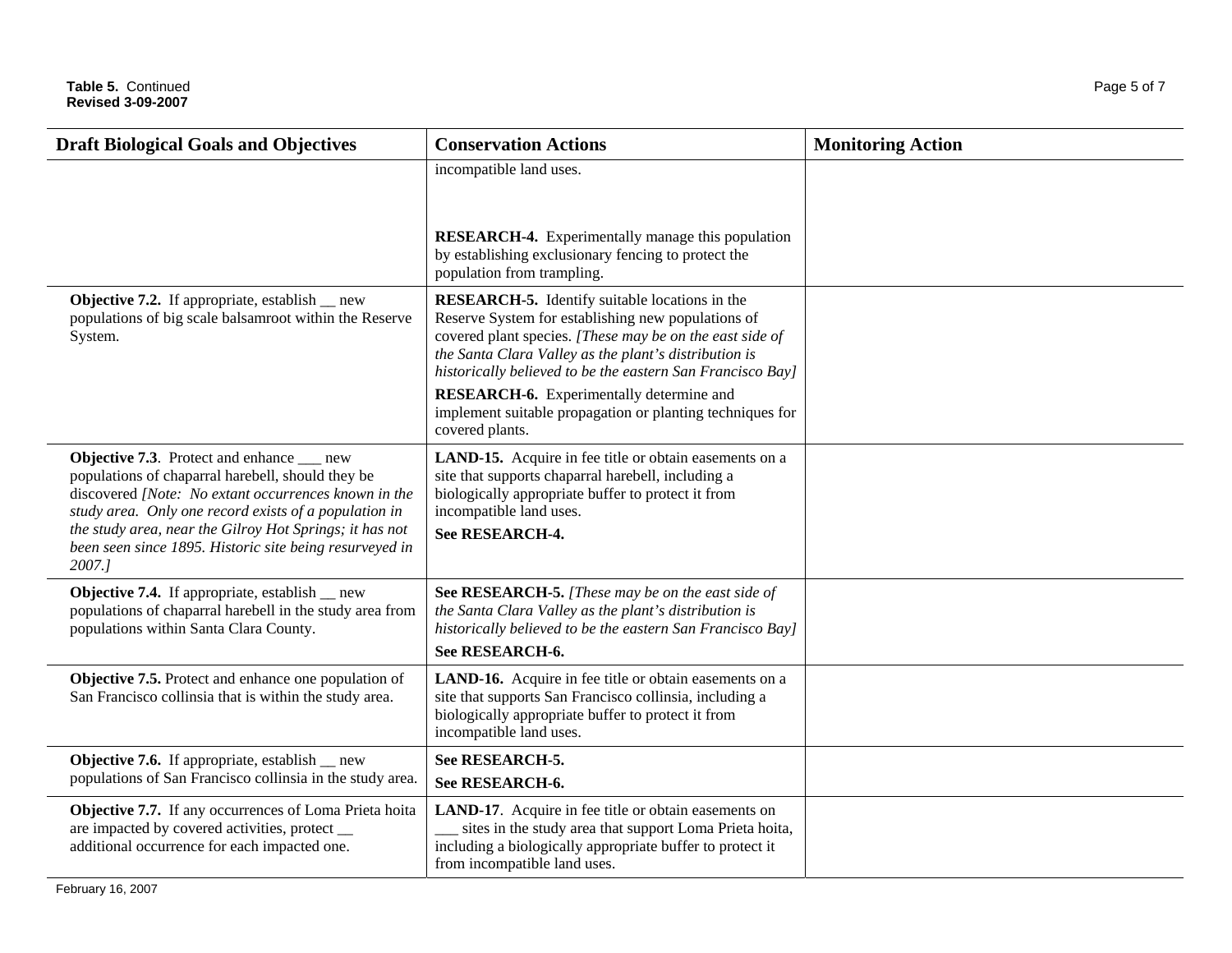| <b>Draft Biological Goals and Objectives</b>                                                                                            | <b>Conservation Actions</b>                                                                                                                                                                                                                                                                                                                                                                                                                                                                                                                                                                                                                                             | <b>Monitoring Action</b> |
|-----------------------------------------------------------------------------------------------------------------------------------------|-------------------------------------------------------------------------------------------------------------------------------------------------------------------------------------------------------------------------------------------------------------------------------------------------------------------------------------------------------------------------------------------------------------------------------------------------------------------------------------------------------------------------------------------------------------------------------------------------------------------------------------------------------------------------|--------------------------|
| <b>Objective 7.8.</b> Maintain the size or, if feasible,<br>increase the size of protected Loma Prieta hoita<br>populations.            | <b>RESEARCH-7.</b> Experimentally manage existing<br>populations to determine appropriate management actions<br>and micro-site needs of covered plants.                                                                                                                                                                                                                                                                                                                                                                                                                                                                                                                 |                          |
| Objective 7.9. Maintain the size or, if feasible,<br>increase the size of protected robust monardella<br>populations.                   | See RESEARCH-7.                                                                                                                                                                                                                                                                                                                                                                                                                                                                                                                                                                                                                                                         |                          |
| <b>Objective 7.10.</b> If appropriate, establish _ new<br>populations of robust monardella in the Reserve<br>System.                    | See RESEARCH-5.<br>See RESEARCH-6.                                                                                                                                                                                                                                                                                                                                                                                                                                                                                                                                                                                                                                      |                          |
| Objective 7.11. Maintain the size or, if feasible,<br>increase the size of protected rock sanicle populations<br>in the Reserve System. | See RESEARCH-7.                                                                                                                                                                                                                                                                                                                                                                                                                                                                                                                                                                                                                                                         |                          |
| <b>Objective 7.12.</b> If appropriate, establish _ new<br>populations of rock sanicle in the Reserve System.                            | See RESEARCH-5.<br>See RESEARCH-6.                                                                                                                                                                                                                                                                                                                                                                                                                                                                                                                                                                                                                                      |                          |
| Objective 7.13. Protect and enhance [3-10]<br>populations of Hall's bush mallow within the study<br>area.                               | LAND-18. Acquire in fee title or obtain easements on<br>[3-10] sites in the study area that support Hall's bush<br>mallow, including a biologically appropriate buffer to<br>protect it from incompatible land uses.                                                                                                                                                                                                                                                                                                                                                                                                                                                    |                          |
| Objective 7.14. Maintain the size or, if feasible,<br>increase the size of protected Hall's bush mallow<br>populations.                 | See RESEARCH-7.<br><b>CHAP-1.</b> If feasible and desirable, conduct prescribed<br>burns in chaparral and northern coastal scrub to maintain<br>canopy gaps and promote regeneration.<br><b>CHAP-2.</b> If appropriate, graze or mechanically thin<br>chaparral and northern coastal scrub to promote structural<br>diversity.<br><b>CHAP-3.</b> Negotiate a let-burn policy in the study area<br>with local and state fire agencies that could include<br>paying ranchers for initial loss of livestock forage and<br>structures (e.g., fences, corrals) to allow fire frequency to<br>return to historic levels and eliminate or reduce need for<br>prescribed burns. |                          |